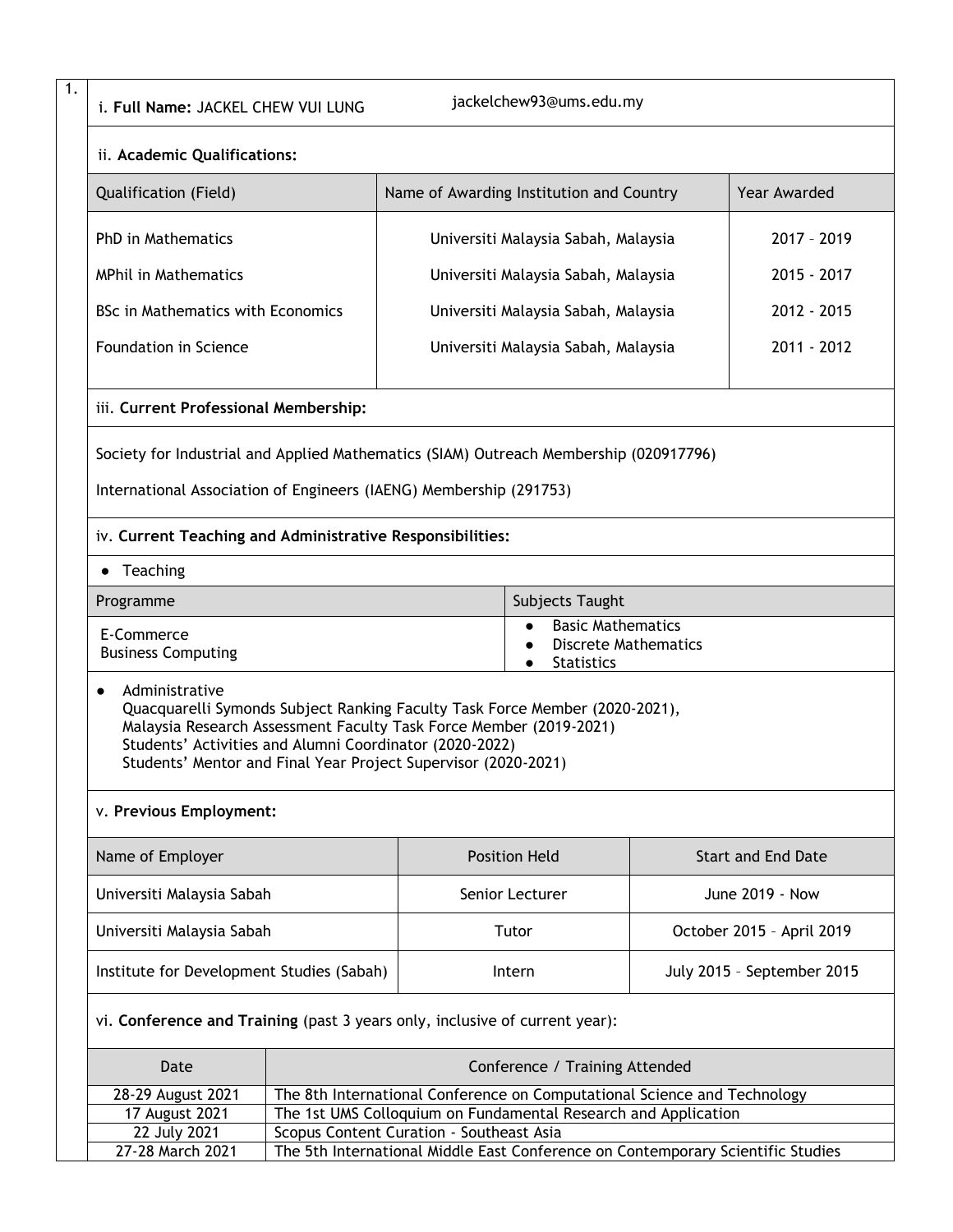|           | 24-25 December 2020<br>The 9th International Conference on Computer Engineering & Mathematical Sciences<br>1 October 2020<br>NEM Online Train-the-Trainers (TTT) Programme                                                                                                                                                                               |
|-----------|----------------------------------------------------------------------------------------------------------------------------------------------------------------------------------------------------------------------------------------------------------------------------------------------------------------------------------------------------------|
|           |                                                                                                                                                                                                                                                                                                                                                          |
|           | vii. Research and Publications:                                                                                                                                                                                                                                                                                                                          |
|           | • Current Research Grant;                                                                                                                                                                                                                                                                                                                                |
|           | (PI) SBK0462-2021 Numerical Solution of Two-Dimensional Nonlinear Partial Differential Equations of<br>Porous Medium Type by Finite Difference Schemes and Successive Over Relaxation Iterative Methods<br>(PI) SGA0061-2019 Numerical Solution of One-Dimensional Nonlinear Porous Medium Equation using<br>$\bullet$<br>Newton-EGSOR iterative methods |
| $\bullet$ | Journals                                                                                                                                                                                                                                                                                                                                                 |
|           | Aruchunan, E., Chew, J. V. L., Muthuvalu, M.S., Sunarto, A., & Sulaiman, J. (2021). A Newton-Modified<br>Weighted Arithmetic Mean Solution of Nonlinear Porous Medium Type Equations. Symmetry, 13(8), 1511.<br>(CiteScore 3.4, Q2 Scopus)                                                                                                               |
|           | Sunarto, A., Agarwal, P., Sulaiman, J., Chew, J.V.L., & Momani, S. (2021). Quarter-Sweep Preconditioned<br>Relaxation Method, Algorithm and Efficiency Analysis for Fractional Mathematical Equation. Fractal and<br>Fractional, 5(3): 98. (CiteScore 3.6, Q2 Scopus)                                                                                    |
|           | Chew, J. V. L., Sulaiman, J., & Muhiddin, F. A. (2021). Numerical evaluation on the solution of the porous<br>medium equation by 4-Point Newton-Explicit Group. International Journal of Mathematics and Computer<br>Science, 16(4), 1487-1496. (CiteScore 0.7, Q2 Scopus)                                                                               |
|           | Sunarto, A., Agarwal, P., Chew, J. V. L., & Sulaiman, J. (2021). Approximation Solution of the Fractional<br>Parabolic Partial Differential Equation by the Half-Sweep and Preconditioned Relaxation. Symmetry,<br>2021(13), 1005. (CiteScore 3.4, Q2 Scopus)                                                                                            |
|           | Sunarto, A., Sulaiman, J., & Lung, J. C. V. (2021). Numerical Solution of The Time-Fractional Diffusion<br>$\bullet$<br>Equations Via Quarter-Sweep Preconditioned Gauss-Seidel Method. International Journal of Applied<br>Mathematics 2021, 34(1), 111-125. (CiteScore 0.8, Q3 Scopus)                                                                 |
|           | Chew, J. V. L., Sulaiman, J., & Sunarto, A. (2021). Solving One-Dimensional Porous Medium Equation<br>$\bullet$<br>Using Unconditionally Stable Half-Sweep Finite Difference and SOR Method. Mathematics and Statistics,<br>9(2), 166-171. (CiteScore 0.3, Q4 Scopus)                                                                                    |
|           | Sunarto, A., Agarwal, P., Sulaiman, J., Chew, J. V. L., & Aruchunan, E. (2021). Iterative method for<br>$\bullet$<br>solving one-dimensional fractional mathematical physics model via quarter-sweep and PAOR. Advances in<br>Difference Equations, 2021(1), Article No. 147. (CiteScore 4.2, Q2 Scopus)                                                 |
|           | Lung, J. C. V., & Sulaiman, J. (2020). On Quarter-Sweep Finite Difference Scheme for One-Dimensional<br>Porous Medium Equations. International Journal of Applied Mathematics, 33(3), 439-450. (CiteScore 0.8,<br>Q3 Scopus)                                                                                                                             |
|           | Chew, J. V. L., & Sulaiman, J. (2018). Application of Newton and MSOR methods for solving 2D porous<br>medium equations. Far East Journal of Mathematical Sciences, 108(1), 1-12.<br>Chew, J. V. L., & Sulaiman, J. (2018). Implicit finite difference solution of one-dimensional porous                                                                |
|           | medium equations using Half-Sweep Newton-Explicit Group iterative method. Journal of Engineering and<br>Applied Sciences, 13, 1286-1290.<br>Chew, J. V. L., & Sulaiman, J. (2018). Solution of One-Dimensional Porous Medium Equation Using Half-<br>$\bullet$<br>Sweep Newton-MSOR Iteration. Advanced Science Letters, 24(3), 1906-1911.               |
|           | Chew, J. V. L., & Sulaiman, J. (2017). Newton-SOR iterative method for solving the two-dimensional<br>$\bullet$<br>porous medium equation. Journal of Fundamental and Applied Sciences, 9(6S), 384-394.<br>Justine, H., Chew, J.V.L., & Sulaiman, J. (2017). Quartic non-polynomial spline solution for solving two-<br>$\bullet$                        |
|           | point boundary value problems by using Conjugate Gradient Iterative Method. Journal of Applied<br>Mathematics and Computational Mechanics, 16(1), 41-50.<br>Chew, J. V. L., & Sulaiman, J. (2016). Implicit solution of 1D nonlinear porous medium equation using                                                                                        |
|           | the four-point Newton-EGMSOR iterative method. Journal of Applied Mathematics and Computational<br>Mechanics, 15(2), 11-21.<br>Chew, J. V. L., & Sulaiman, J. (2016). Half-Sweep Newton-Gauss-Seidel for implicit finite difference                                                                                                                      |
|           | solution of 1D nonlinear porous medium equations. Global Journal of Pure and Applied Mathematics, 12(3),<br>2745-2752.                                                                                                                                                                                                                                   |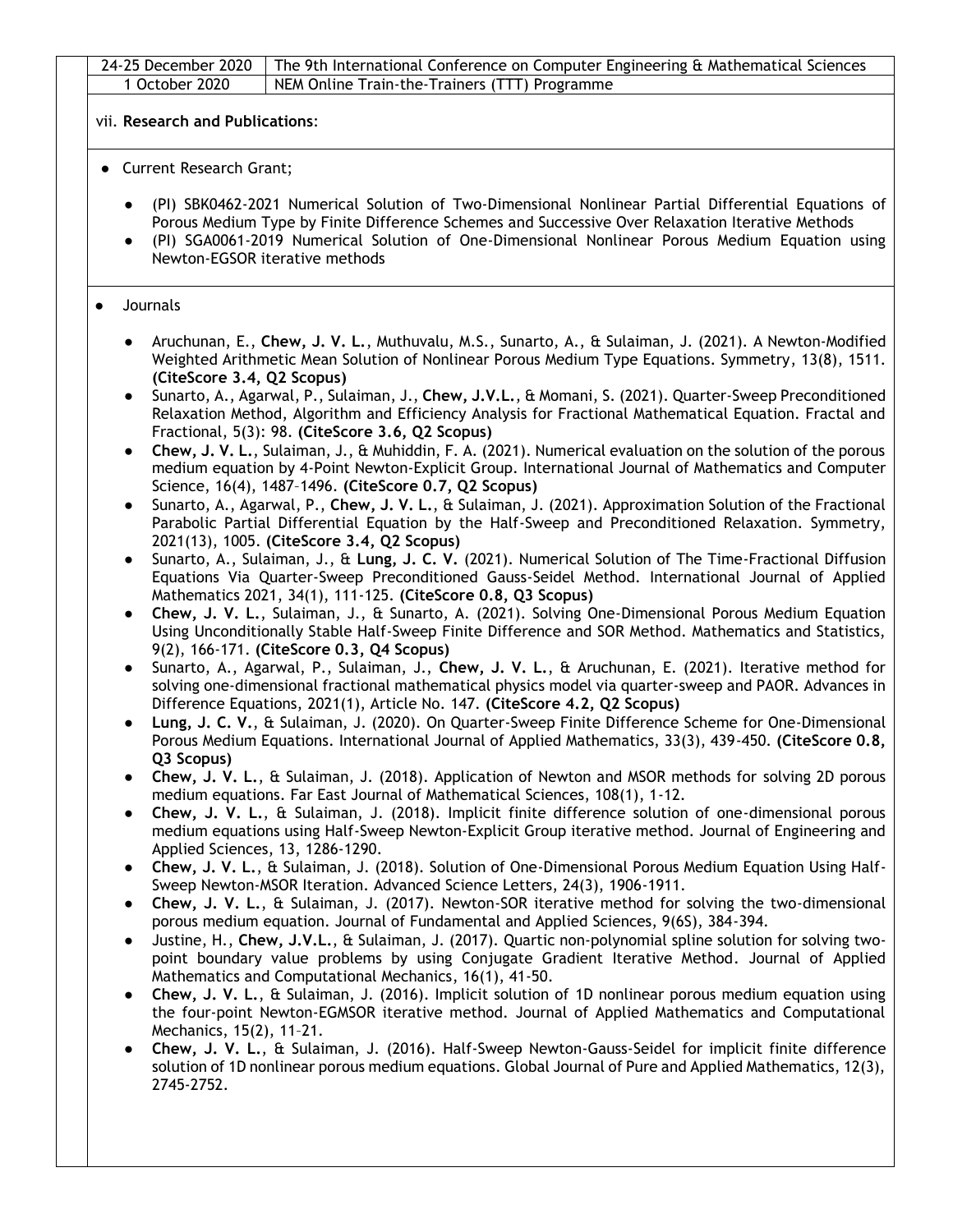- Book Chapters
	- Nasirin, S., Seman, E. A. A., Ismail, H., Bahar, I. A. A., **Lung, J. C. V.**, Tuah, N. M., … Lada, S. (2021). The Present State of System Analysis and Design in East Malaysia. Trends and Applications in Information Systems and Technologies, 314–318.
- Proceedings International Conferences
	- A. Sunarto, P. Agarwal, **J.V.L. Chew**, H. Justine, & J. Sulaiman. (2021). QSSOR and cubic non-polynomial spline method for the solution of two-point boundary value problems. Journal of Physics: Conference Series 2000(1), Article No. 012007. International Conference on Innovative Technology and Sciences IC.ITSS 2020. Kuantan, Pahang, Malaysia. 12-13 November 2020.
	- A. Sunarto, J. Sulaiman, & **J.V.L. Chew**. (2021). Performance of FSPAOR iteration for solving onedimensional space-fractional diffusion equation. Journal of Physics: Conference Series 1803(1), Article No. 012004. 2nd International Conference on Enhanced research and Industrial Application 2020. Yogyakarta, Indonesia. 8-9 October 2020.
	- **J. C. V. Lung**, J. Sulaiman, & A. Sunarto. (2021). The application of successive overrelaxation method for the solution of linearized half-sweep finite difference approximation to two-dimensional porous medium equation. IOP Conference Series: Materials Science and Engineering 1088(1), Article No. 012002. Annual Conference on Computer Science and Engineering Technology 2020. Medan, Indonesia. 23 September 2020.
	- **J. V. L. Chew** & J. Sulaiman. An unconditionally stable implicit difference scheme for 2D porous medium equations using four-point NEGMSOR iterative method. ITM Web Conference 20, Article No. 02004. International Conference on Mathematics 2018: Recent Advances in Algebra, Numerical Analysis, Applied Analysis and Statistics. Ho Chi Minh City, Vietnam. 18-20 December 2018.
	- **J. V. L. Chew** & J. Sulaiman. Application of four-point Newton-EGSOR iteration for the numerical solution of 2D porous medium equations. Journal of Physics: Conference Series 890(1), Article No. 012075. 1st International Conference on Applied & Industrial Mathematics and Statistics. Kuantan, Pahang, Malaysia. 8-10 August 2017.
	- **J. V. L. Chew** & J. Sulaiman. Newton-SOR iterative method for solving the two-dimensional porous medium equation. Research in Applied Sciences and Knowledge Engineering International Conference 2017. Tapah, Perak, Malaysia. 8-9 May 2017.
	- **J. V. L. Chew & J. Sulaiman. Implicit finite difference solution of 1D nonlinear porous medium equation** via four-point EGSOR with Newton iteration. Global Journal of Engineering and Technology Review 1(1), 9–16. Global Conference on Engineering and Technology 2016. Kuala Lumpur, Malaysia. 1-2 June 2016.
	- **J. V. L. Chew** & J. Sulaiman. (2016). Application of MSOR iteration with Newton scheme for solutions of 1D nonlinear porous medium equations. AIP Conference Proceedings 1739, Article No. 020017. 2nd International Conference on Mathematical Sciences and Statistics 2016. Kuala Lumpur, Malaysia. 26-28 January 2016.
	- **Presenter** 
		- The 8th International Conference on Computational Science and Technology 2021. Virtual Conference. 28-29 August 2021
		- The 1st UMS Colloquium on Fundamental Research and Application 2020. Virtual Conference. 17 August 2021
		- The 5th International Middle East Conference on Contemporary Scientific Studies 2020. Virtual Conference. 27-28 March 2021
		- The 9th International Conference on Computer Engineering & Mathematical Sciences 2020. Virtual Conference. 24-25 December 2020
		- The 1st International Conference on Applied & Industrial Mathematics and Statistics 2017. Kuantan, Pahang, Malaysia. 8-10 August 2017.
		- Research in Applied Sciences and Knowledge Engineering International Conference 2017. Tapah, Perak, Malaysia. 8-9 May 2017.
		- Global Conference on Engineering and Technology 2016. Kuala Lumpur, Malaysia. 1-2 June 2016.
		- The 2nd International Conference on Mathematical Sciences and Statistics 2016. Kuala Lumpur, Malaysia. 26-28 January 2016.